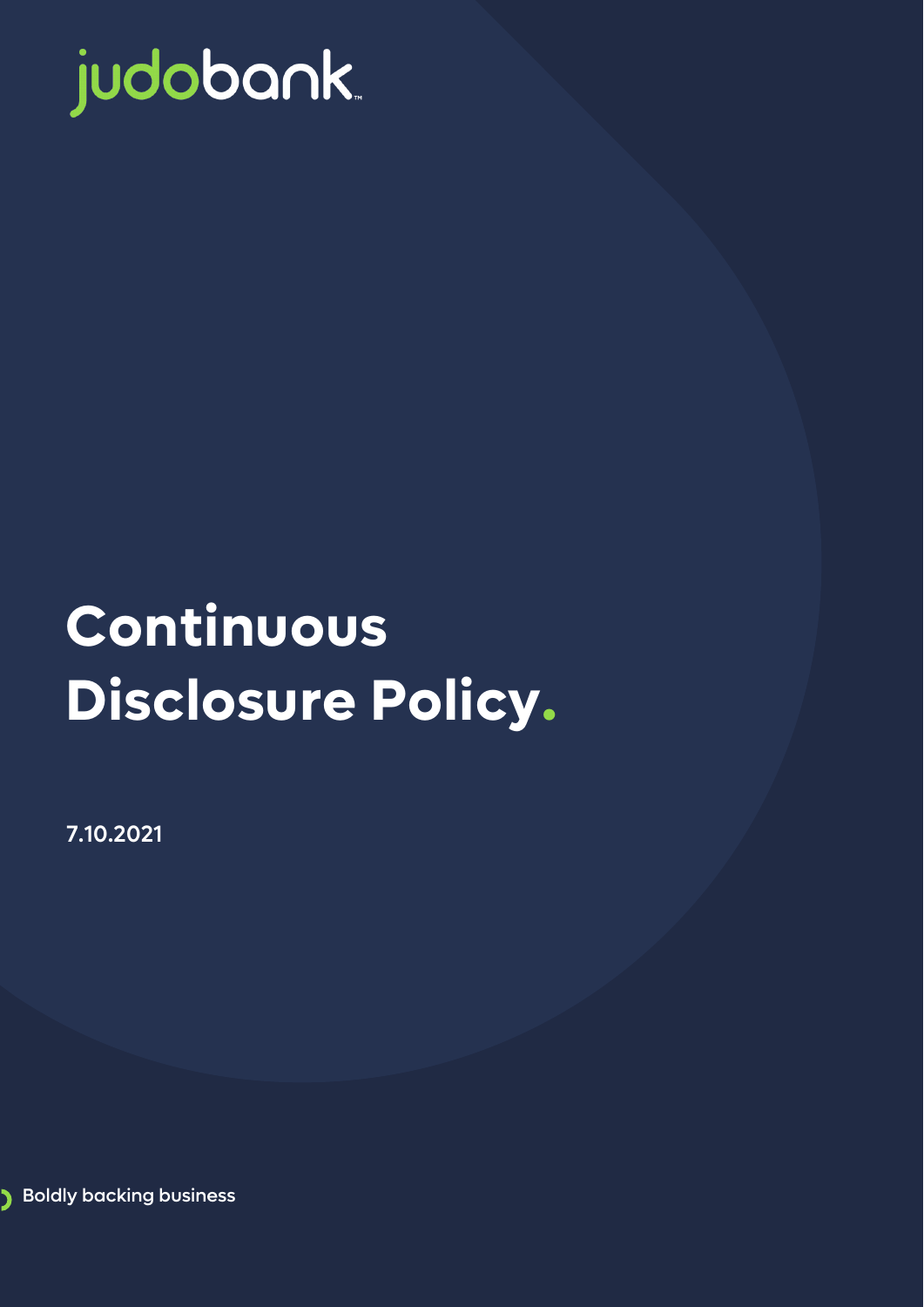### **Contents.**

### judobank.

| 1.  | Overview.                                                              |                                                 |    |  |
|-----|------------------------------------------------------------------------|-------------------------------------------------|----|--|
|     | 1.1                                                                    | Purpose of this policy.                         | 4  |  |
| 2.  |                                                                        | <b>Policy Coverage.</b>                         | 4  |  |
| 3.  | <b>Regulatory Requirements and Potential Consequences of Breach. 4</b> |                                                 |    |  |
| 4.  |                                                                        | <b>Ancillary Policies and Documents.</b>        | 5  |  |
| 5.  |                                                                        | What is the continuous disclosure obligation?   | 5  |  |
| 6.  |                                                                        | What "information" has to be disclosed?         | 5  |  |
| 7.  | <b>Exceptions to disclosure.</b><br>6                                  |                                                 |    |  |
| 8.  |                                                                        | <b>False market.</b>                            | 6  |  |
| 9.  | When is information market sensitive?<br>7                             |                                                 |    |  |
| 10. | <b>Roles and Responsibilities.</b>                                     |                                                 |    |  |
|     | 10.1                                                                   | Board.                                          | 7  |  |
|     | 10.2                                                                   | CEO.                                            |    |  |
|     | 10.3                                                                   | <b>Company Secretary.</b>                       | 8  |  |
|     | 10.4                                                                   | Disclosure Committee.                           | 8  |  |
|     | 10.5                                                                   | Management Board.                               | 8  |  |
|     | 10.6                                                                   | People leaders.                                 | 9  |  |
|     | 10.7                                                                   | Head of Compliance.                             | 9  |  |
|     | 10.8                                                                   | Employees.                                      | 9  |  |
| 11. |                                                                        | <b>Disclosure Process.</b>                      | 9  |  |
| 12. |                                                                        | <b>Trading Halts and Voluntary Suspensions.</b> | 10 |  |
| 13. |                                                                        | <b>Communications.</b>                          | 10 |  |
|     | 13.1                                                                   | <b>Communications with Media.</b>               | 10 |  |
|     | 13.2                                                                   | Communications with analysts and investors.     | 10 |  |
|     | 13.3                                                                   | Electronic Communications.                      | 11 |  |
| 14. |                                                                        | <b>Breach of Policy.</b>                        | 11 |  |
| 15. | <b>Policy Approval and Compliance.</b><br>11                           |                                                 |    |  |

 $\overline{\phantom{0}}$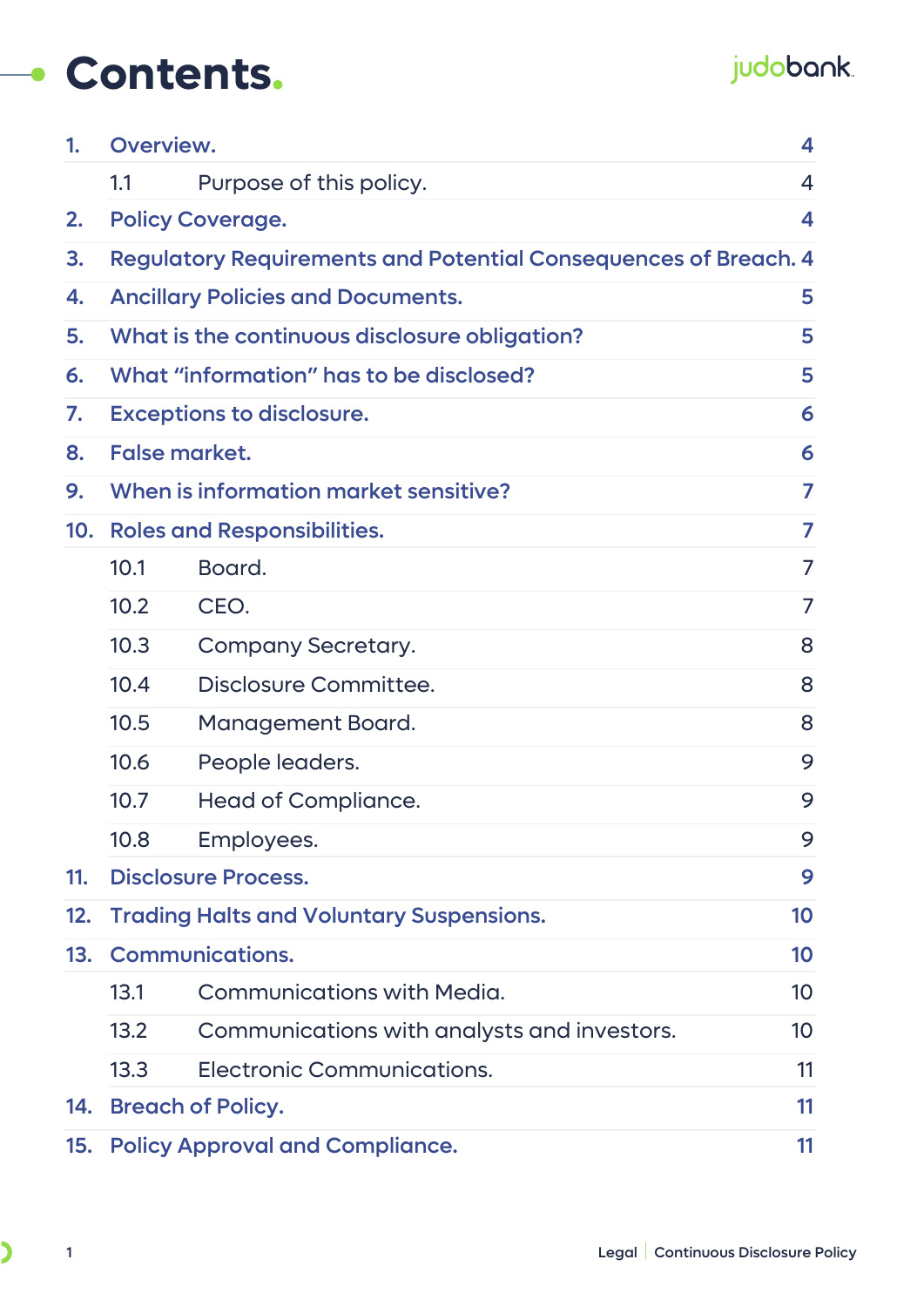### judobank.

| <b>16. More Information.</b> |  |
|------------------------------|--|
|------------------------------|--|

 $\overline{\phantom{0}}$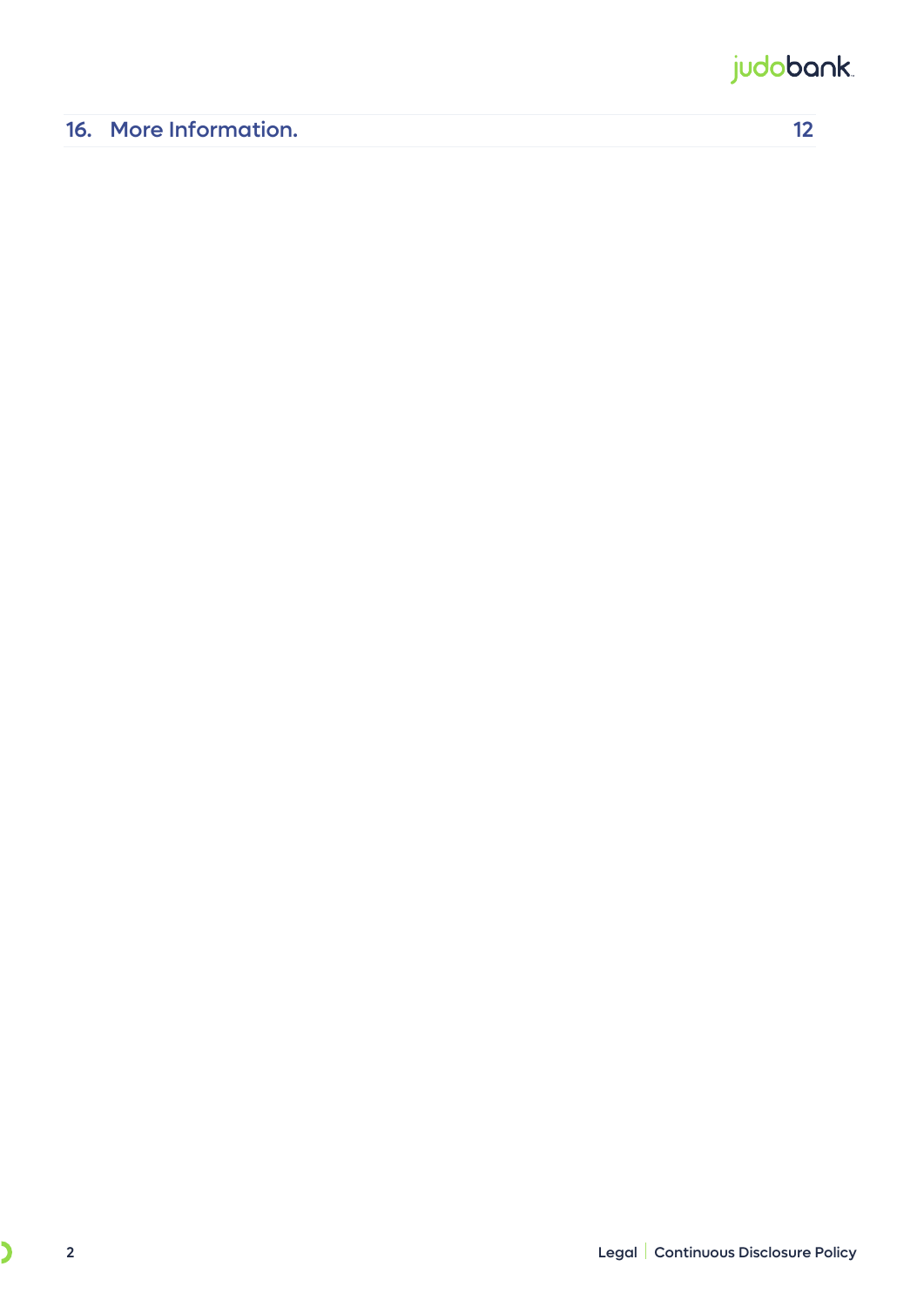# <span id="page-3-0"></span>**1. Overview.**

### <span id="page-3-1"></span>**1.1 Purpose of this policy.**

#### As a public company listed on the ASX, Judo Capital Holdings Limited (Judo) is subject to strict continuous disclosure obligations under the Corporations Act 2001 (Cth) (Corporations Act) and the Listing Rules of the Australian Securities Exchange (ASX) (the ASX Listing Rules).

Continuous disclosure is fundamental to market integrity and efficiency and assists investors to make informed investment decisions based on timely disclosure. There are significant consequences for breaching continuous disclosure requirements, including civil and criminal penalties.

The purpose of this Policy is to:

a.outline Judo's processes for complying with its obligations;

b.ensure that Judo is clear and transparent and able to provide investors and the market with timely, balanced and equal access to information that a reasonable person would expect to have a material effect on the price or value of Judo's securities (subject to any applicable ASX Listing Rules exemptions);

<span id="page-3-2"></span>c.promote investor confidence in Judo and its securities.

# **2. Policy Coverage.**

This Policy applies to all of Judo's board (Board) members, officeholders, employees (including temporary and permanent employees), consultants/professional advisers and contractors (each a Representative). Advisers, consultants and contractors may be required to sign a non-disclosure agreement to ensure this Policy is not breached.

# <span id="page-3-3"></span>**3. Regulatory Requirements and Potential Consequences of Breach.**

The objective of this Policy is to ensure that Judo complies with its continuous disclosure obligations under the Corporations Act and ASX Listing Rules.

The ASX and/or ASIC may take action upon a suspected contravention of the continuous disclosure obligations. The consequences of a contravention could include:

a.suspending trading in the entity's shares or, in extreme cases, delisting the entity from the ASX;

b.ASX may request an announcement to be made if it believes the Company is in possession of information which should be disclosed to the market.

c.criminal and civil penalties which attract substantial monetary fines;

d.civil liability for any loss or damage suffered by any person as a result of the failure to disclose relevant information to the ASX;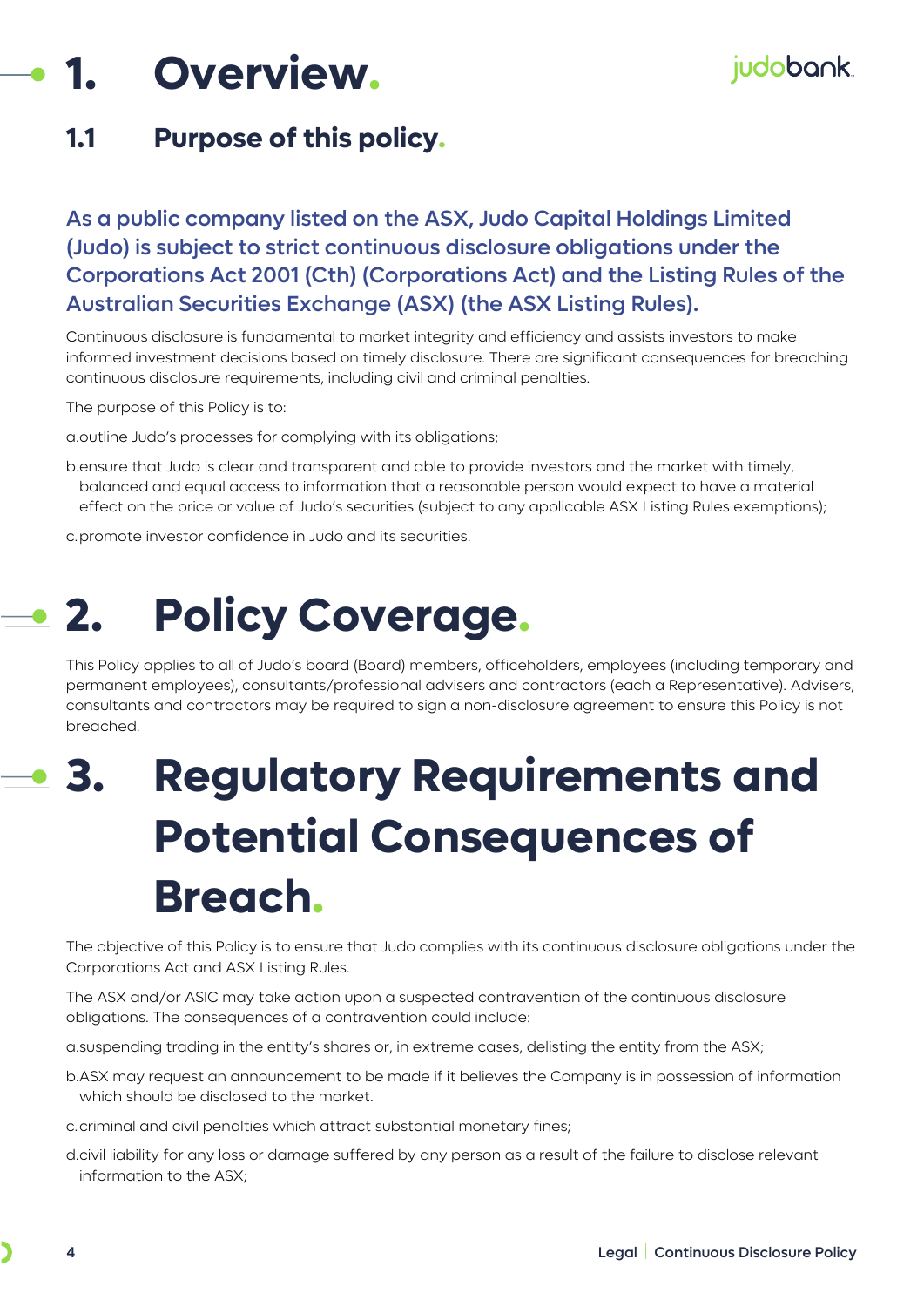

e.ASIC may issue an infringement notice in respect of the breaches;

f. risk of representative proceedings being brought against the entity; and

g.significant reputational damage.

Judo's Representatives who are involved in any contravention of the continuous disclosure obligations may also face criminal and civil penalties, civil liability and disqualification.

### <span id="page-4-0"></span>**4. Ancillary Policies and Documents.**

This Policy is to be read in conjunction with the following policies:

a.Media, External Communications and Social Media Policy

b.Conflict of Interest Policy

c.Securities Trading Policy

d.Public Disclosure Policy

# <span id="page-4-1"></span>**5. What is the continuous disclosure obligation?**

ASX Listing Rule 3.1 provides that once an entity is or becomes aware of any information concerning it that a reasonable person would expect to have a material effect on the price or value of the entity's securities (market sensitive information), the entity must immediately give ASX that information. See also section 10 below.

An entity becomes "aware" of market sensitive information if an "officer" within the meaning of the Corporations Act has, or ought reasonably to have, come into possession of the market sensitive information in the course of the performance of their duties as an officer of the entity.

Broadly, "immediately" should not be read as meaning "instantaneously", but rather as meaning "promptly and without delay". The question, in a particular case, is whether the entity is going about this process as quickly as it can in the circumstances and not deferring, postponing or putting it off to a later time. This is a high standard. Notwithstanding this, ASX recognises that the speed with which a notice can be given under ASX Listing Rule 3.1 will vary depending on the circumstances.

# <span id="page-4-2"></span>**6. What "information" has to be disclosed?**

The notes to ASX Listing Rule 3.1 provide a non-exhaustive list of examples of the type of information that could be market sensitive and requiring disclosure which includes the following:

a.a transaction that will lead to a significant change in the nature or scale of the entity's activities;

b.a material acquisition or disposal;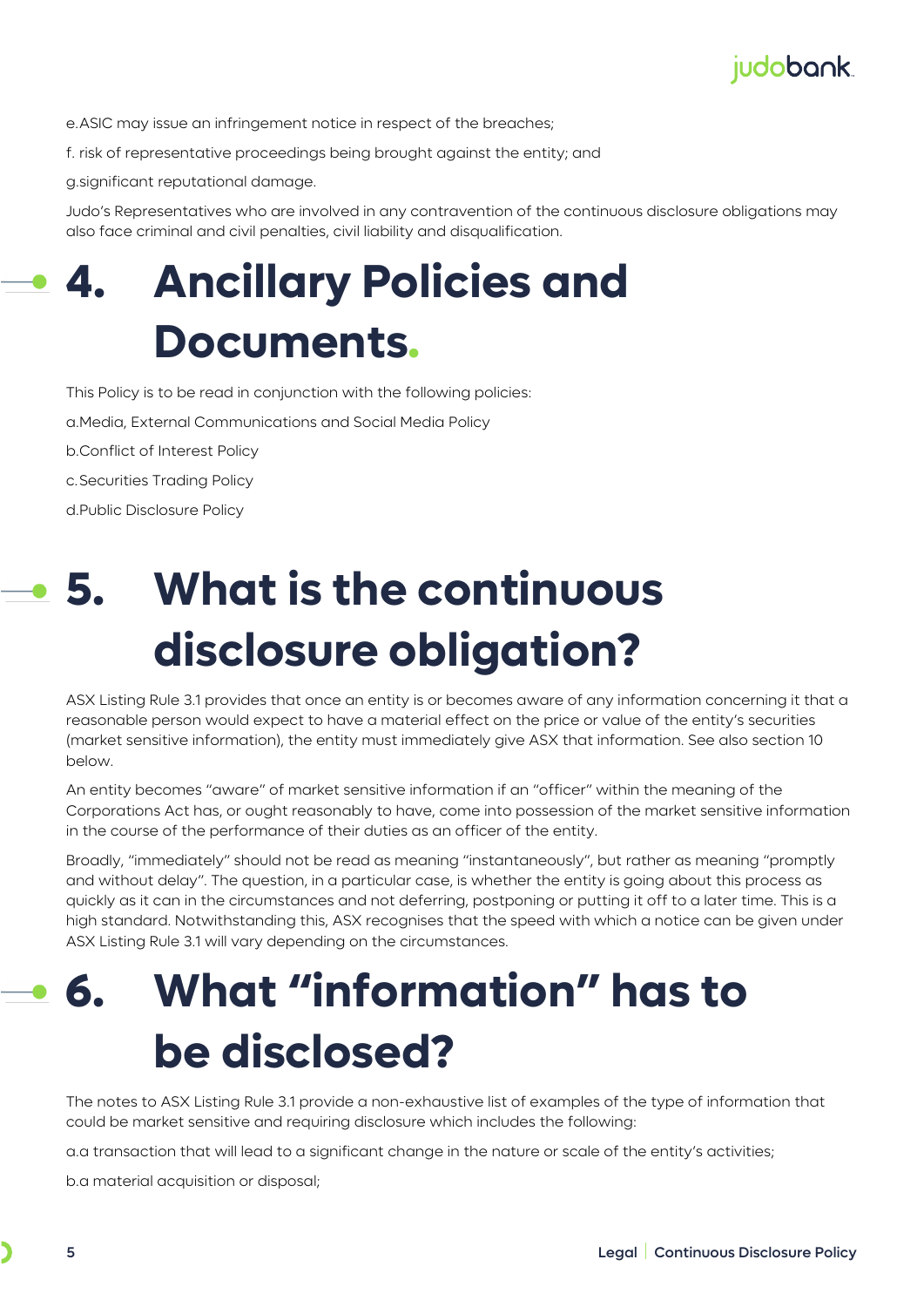

- c.the granting or withdrawal of a material licence;
- d.the entry into, variation or termination of a material agreement;
- e.becoming a plaintiff or defendant in a material law suit;
- f. the fact that the entity's earnings will be materially different from market expectations;
- g.the appointment of a liquidator, administrator or receiver;
- h. the commission of an event of default under, or other event entitling a financier to terminate, a material financing facility;
- i. under subscriptions or over subscriptions to an issue of securities (a proposed issue of securities is separately notifiable to ASX under ASX Listing Rule 3.10.3);
- j. giving or receiving a notice of intention to make a takeover; and
- k. any rating applied by a rating agency to an entity or its securities and any change to such a rating

Information extends beyond pure matters of fact and includes matters of opinion and intention. It is not limited to information that is generated by, or sourced from within, Judo, nor is it limited to information that is financial in character or measurable in financial terms.

# <span id="page-5-0"></span>**7. Exceptions to disclosure.**

ASX Listing rule 3.1 does not apply while each of the following requirements is satisfied in relation to the information:

a.If one or more of the following five situations apply to the information:

- i. It would be a breach of a law to disclose the information;
- ii. The information concerns an incomplete proposal or negotiation;
- iii.The information comprises matters of supposition or is insufficiently definite to warrant disclosure;
- iv. The information is generated for the internal management purposes of the entity; or
- v.The information is a trade secret; and
- b.The information is confidential and ASX has not formed the view that the information has ceased to be confidential; and
- c.A reasonable person would not expect the information to be disclosed.

### <span id="page-5-1"></span>**8. False market.**

Under ASX Listing Rule 3.1B, if ASX considers that there is, or is likely to be, a false market in an entity's securities, and asks the entity to give it information to correct or prevent the false market, the entity must immediately give ASX that information. The obligation to give information to correct or prevent a false market arises even if the exception under ASX Listing Rule 3.1A (discussed in the section immediately above) applies.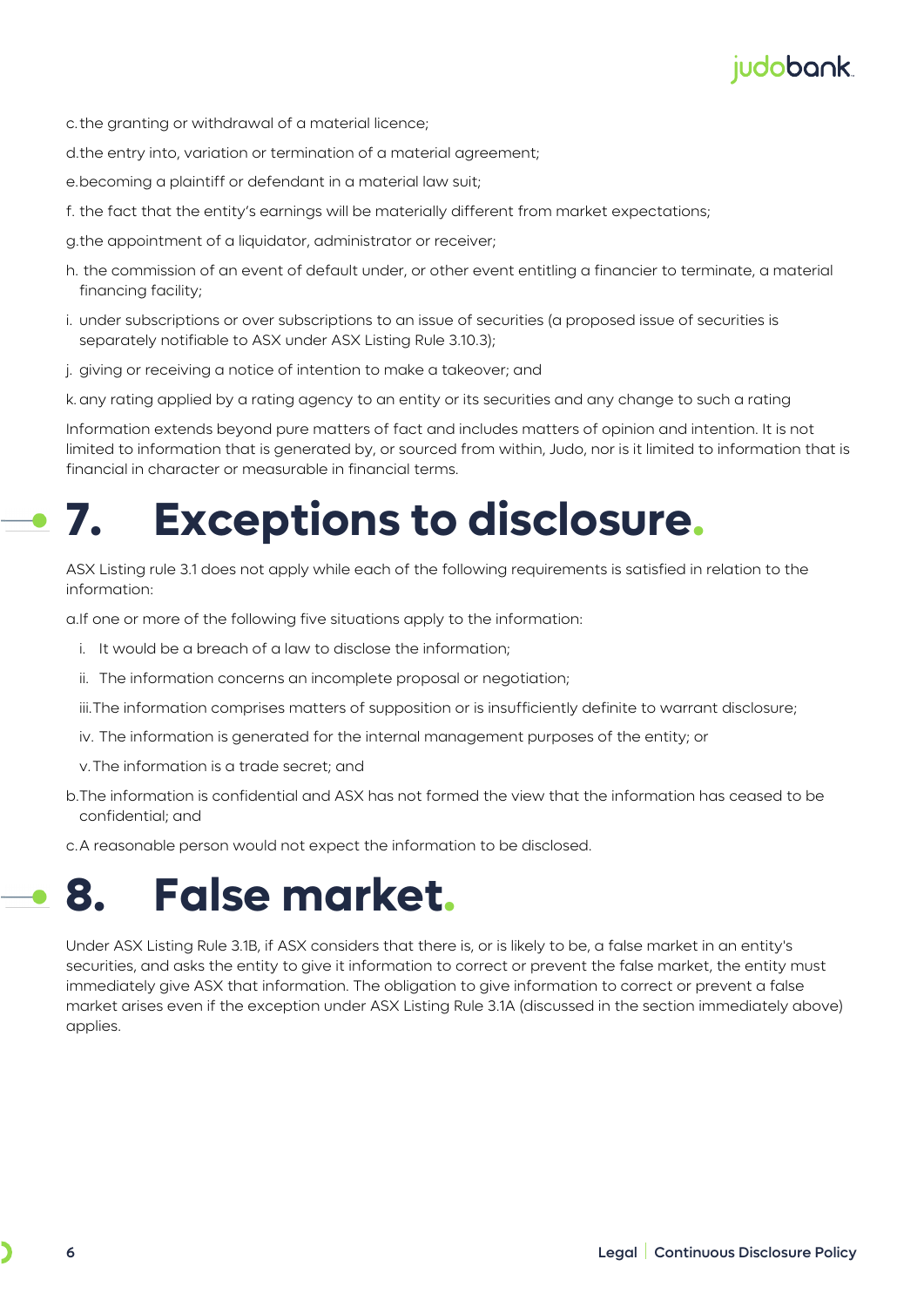# <span id="page-6-0"></span>**9. When is information market sensitive?**

Under the Corporations Act, the test for determining whether information is market sensitive is if a reasonable person would be taken to expect information to have a material effect on the price or value of the securities if the information "would, or would be likely to, influence persons who commonly invest in securities in deciding whether to acquire or dispose of" those securities.

This is an objective test. As a guide, ASX suggests that when determining whether information is market sensitive, it might be helpful to ask the following two questions:

a.Would this information influence my decision to buy or sell Judo's securities at their current market price?

b.Would I feel exposed to an action for insider trading if I were to buy or sell Judo's securities at their current market price, knowing this information has not been disclosed to the market?

# <span id="page-6-1"></span>**10. Roles and Responsibilities.**

All Representatives are responsible for ensuring that Judo complies with the objectives of this Policy but core responsibilities under this Policy are as discussed below.

### <span id="page-6-2"></span>**10.1 Board.**

a.The Board is responsible for considering and approving:

- i. any material announcements to the ASX provided at a Board meeting or urgent Board circular resolution where required; and
- ii. any trading halt
- b.If it is not practicable to seek approval from the Board under in accordance with (a) above (recognising the requirement to immediately disclose market sensitive information and that Judo may be required to submit a trading halt request expeditiously), the Company Secretary must seek approval from the Chair or in his or her absence the Chair of the Board Risk Committee.
- c.If, in exceptional circumstances, the Board and the Chair (or the Chair of the Board Risk Committee) are not available or are unable to give approval, the Company Secretary has the authority to approve disclosure of the information to ASX with the assistance of the Disclosure Committee.
- d.If a director of the Board (Director) considers that he or she is in possession of potentially market sensitive information, they should discuss the matter with the Chair or CEO.
- e.As a standing agenda item at each Board or any Board Committee meeting, the Directors will raise and consider whether there is any information (including any matters reported to or discussed at the Board or Board Committee meeting) that may potentially need to be disclosed to the market pursuant to the Company's continuous disclosure obligation.

### <span id="page-6-3"></span>**10.2 CEO.**

The CEO or their delegate, has authority to approve non-material, routine or administrative disclosures to the ASX.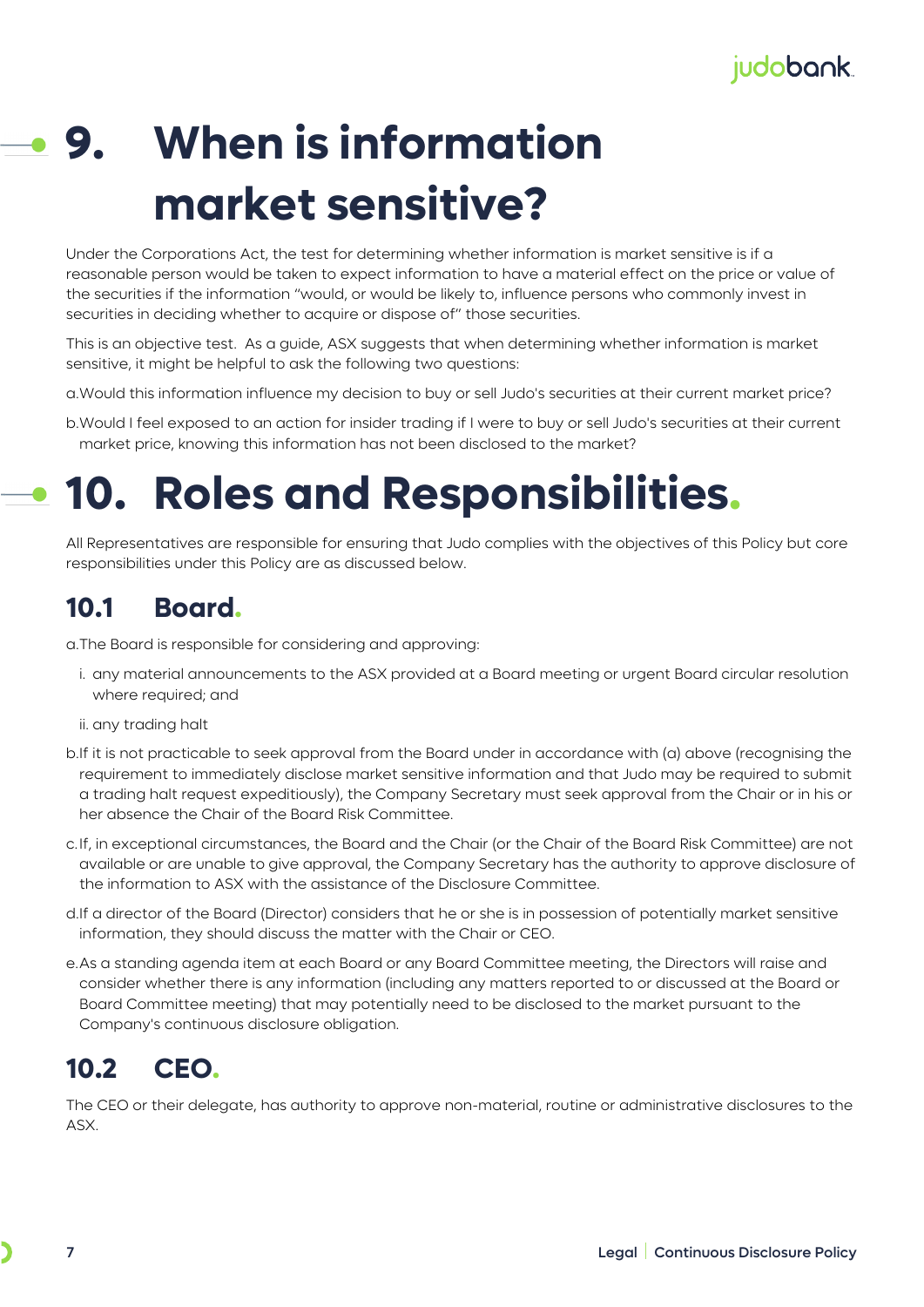### judobank.

### <span id="page-7-0"></span>**10.3 Company Secretary.**

The Company Secretary is ultimately responsible for:

- a.determining whether information, in a particular case, is market sensitive and whether it should be disclosed to the ASX, including escalation to the Board;
- b.overseeing and coordinating all communications with the ASX in relation to ASX Listing Rule matters including lodging announcements with and requesting trading halts from ASX with the authority of the Board;
- c.keeping records of all ASX and other announcements made by Judo;
- d.reviewing proposed external announcements, and consulting with appropriate members of the Board, Disclosure Committee, Management Board, and/or external advisers as necessary and, in particular, obtaining prior authorisation in relation to all continuous disclosure announcements in accordance with this Policy; and
- e.overseeing and co-ordinating disclosure of information (including information to be presented at private briefings) to analysts, brokers, investors, the media and the public. Market sensitive information must be publicly released through the ASX before disclosing it to analysts or others outside the company.
- f. The Company Secretary will ensure that continuous disclosure issues will be a standing agenda item for every Board meeting and any other meetings as determined by the Company Secretary.

The Company Secretary must ensure that this Policy is reviewed periodically and as necessary and updated where appropriate and if necessary, including when the laws relating to continuous disclosure obligations change.

### <span id="page-7-1"></span>**10.4 Disclosure Committee.**

The Disclosure Committee comprises the:

- Chief Executive Officer:
- Chief Financial Officer;
- General Counsel and Company Secretary;
- Chief Marketing Officer; and
- Head of Investor Relations.

The Disclosure Committee can hold meetings by way of urgent telephone or audio-visual means, or provide approval by way of written circular resolution, where appropriate. In the circumstances noted in paragraph (c) under 'Board' in this section 10, the Disclosure Committee has delegated authority from the Board to review and approve market announcements and associated regulatory disclosure and will have all of the powers and authority of the Board for these and related purposes. A quorum of two of either the Chief Executive Officer, Chief Financial Officer, or General Counsel and Company Secretary is required for the Disclosure Committee to make a disclosure decision. Any decisions of the Disclosure Committee will be reported at the next Board meeting.

### <span id="page-7-2"></span>**10.5 Management Board.**

Each member of Management Board is responsible for:

a.any amendments to this Policy after initial Board approval;

b.ensuring their relevant business units are aware of, and adhere to, this Policy;

c.monitoring the activities of their respective business units to assess if any matter arises that may require disclosure; and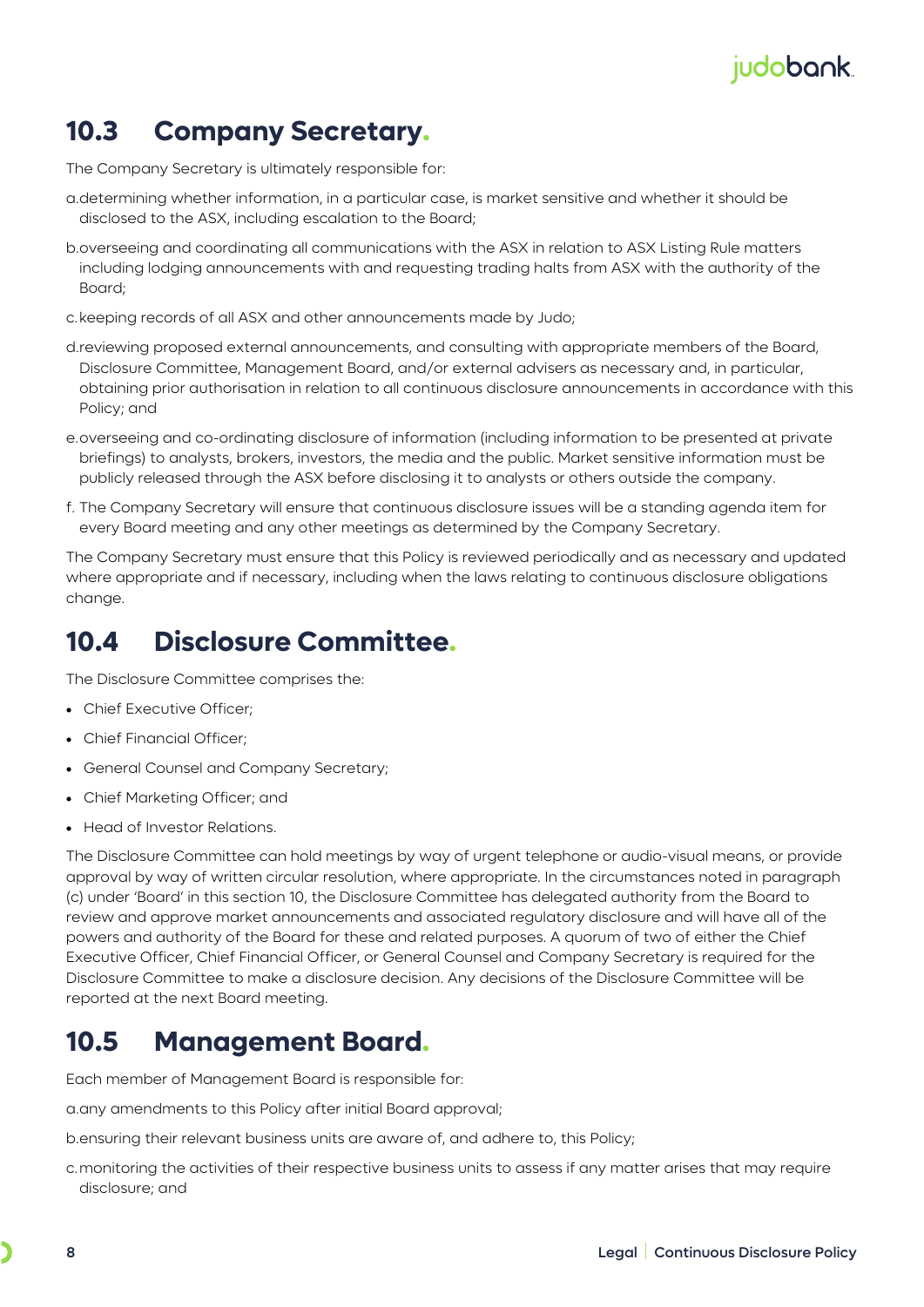

d.liaising directly with the General Counsel and Company Secretary on any potentially disclosable matters and assisting in a timely manner with any internal investigations to determine whether information amounts to market sensitive information requiring disclosure to the ASX.

As a standing agenda item at each Management Board meeting, the members will raise and consider whether there is any information (including any matters reported to or discussed at the Management Board meeting) that may potentially need to be disclosed to the market pursuant to the Company's continuous disclosure obligation.

### <span id="page-8-0"></span>**10.6 People leaders.**

People leaders should escalate any material price sensitive information reported to them by their team members to the relevant Management Board member.

### <span id="page-8-1"></span>**10.7 Head of Compliance.**

The Head of Compliance is responsible for overseeing and coordinating continuous disclosure training and education of all Judo Representatives.

#### <span id="page-8-2"></span>**10.8 Employees.**

Employees should report any potentially price sensitive or significant information to their people leader.

It is not up to the employees to determine whether or not an event is market sensitive. Employees must disclose all potentially significant information concerning Judo whether or not the employee believes that it is a material event or agreement or an exception to disclosure applies.

All employees should ensure that Judo's corporate information is kept confidential to avoid premature disclosure of potentially significant information.

# <span id="page-8-3"></span>**11. Disclosure Process.**

Judo must adhere to the following steps when disclosing information to the ASX:

- a.Once material price sensitive information comes to light, this information should be directed to the General Counsel and Company Secretary who will review the information in consultation with the CEO and/or external advisers if necessary, to determine whether the information is required to be disclosed.
- b.If the information is required to be disclosed, the General Counsel and Company Secretary and CEO or appropriate delegates, will prepare a draft announcement.
- c.If the company announcement is material, it should be signed off by the Board or, in the circumstances noted in paragraph (c) under 'Board' in this section 10, by the Disclosure Committee. If the draft company announcement is non-material, routine or administrative, it should be signed off by the CEO or their delegate.
- d.The Company Secretary, or a person appointed by the Company Secretary, will lodge the announcement with ASX electronically and will ensure that the Board receives copies of all material market announcements promptly after they have been made.
- e.After receiving confirmation from the ASX that the announcement has been released to the market, the announcement should be posted on Judo's website in a separate area from promotional material about Judo or its products or services.

The Company Secretary is ultimately responsible for preparing and finalising any response to market rumours, leaks and inadvertent disclosures. Even if leaked or inadvertently disclosed information is not price sensitive, the Company Secretary may, with the assistance of the CEO, the Board or appropriate delegates,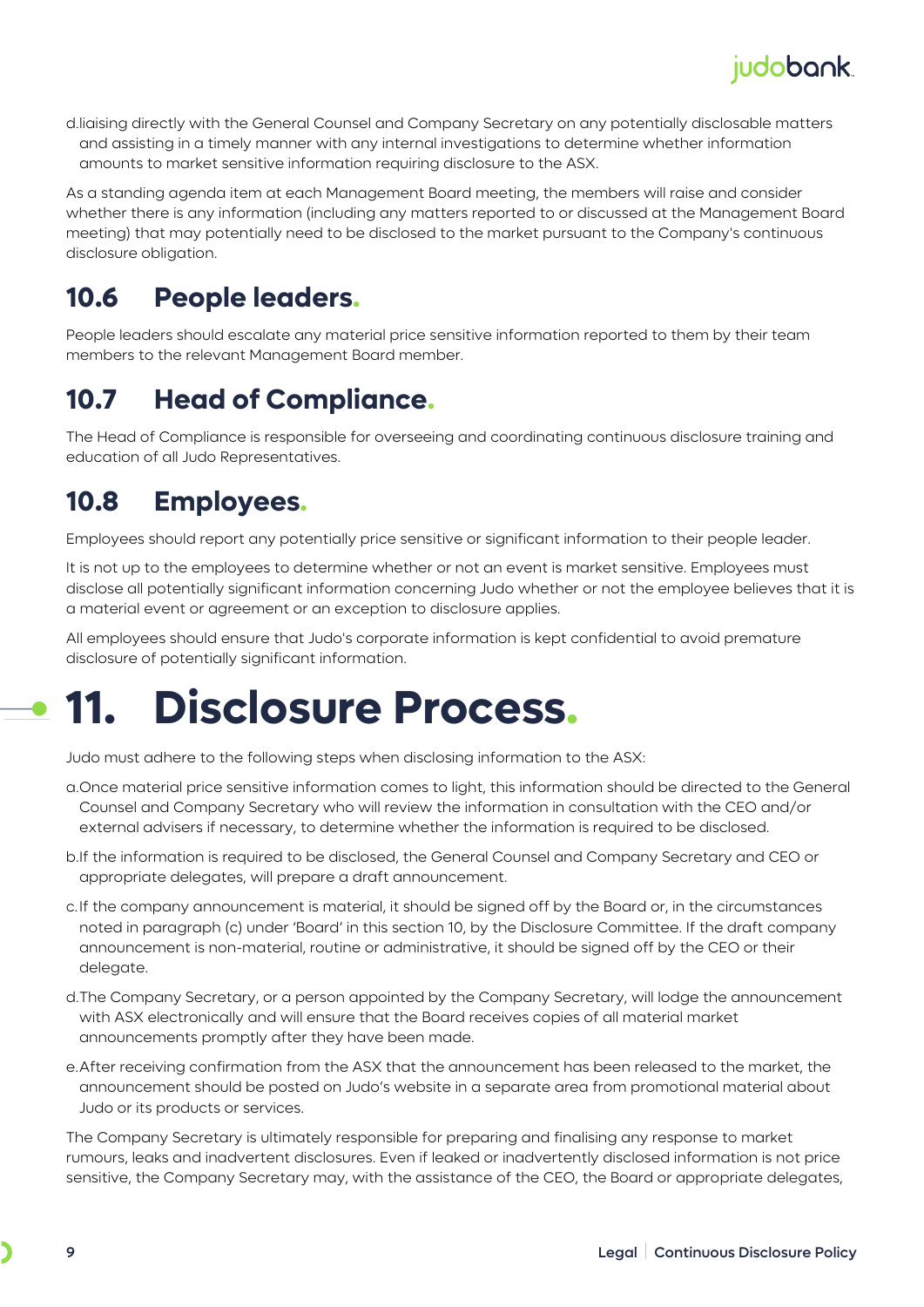determine to give investors equal access by posting the information on Judo's website or arranging for an appropriate press release to be issued.

# <span id="page-9-0"></span>**12. Trading Halts and Voluntary Suspensions.**

In some circumstances it may be necessary to request a trading halt to maintain fair, orderly and informed trading in Judo's securities and to manage disclosure issues. Requesting a trading halt or voluntary suspension can prevent trading in Judo's shares taking place on an inefficient and uninformed basis and signal to investors that market sensitive information may be about to be released. A trading halt can allow Judo a period of time to prepare and release an announcement to ASX in a timely manner.

Judo may request a trading halt, or in exceptional circumstances, a voluntary suspension, if at any time after Judo becomes obliged to give market sensitive information to the ASX it, among other matters:

a.is not able to make a disclosure without delay;

- b.is concerned that such an announcement is not sufficient to properly inform the market;
- c.is required to correct or prevent a false market;
- d.becomes aware that there are indications that the information has leaked ahead of any formal announcement;
- e.considers the information is especially damaging and likely to cause a significant fall in the market price of Judo's securities.
- Any trading halt requests should have the authority of the Board.

If the Board is unsure about whether it should be requesting a trading halt or voluntary suspension to cover the period required to prepare an announcement, timely contact should be made with Judo's listings adviser at ASX to discuss and resolve the situation.

# <span id="page-9-1"></span>**13. Communications.**

#### <span id="page-9-2"></span>**13.1 Communications with Media.**

Judo may issue non-market sensitive information from time to time to the media, including news outlets. However:

a.market sensitive information must not be released before disclosure to ASX (even on an embargoed basis); and

b.marketing material should not normally be combined in releases issued for legal or regulatory purposes.

If approached by media or other external parties, all Judo Representatives should comply with Judo's External Communications, Media and Social Media Policy which sets out, among other matters, the Representatives who are authorised to speak on Judo's behalf.

#### <span id="page-9-3"></span>**13.2 Communications with analysts and investors.**

Judo will not release to, or discuss market sensitive information with, members of the investment community before it has been disclosed to ASX. The investment community may include retail and institutional investors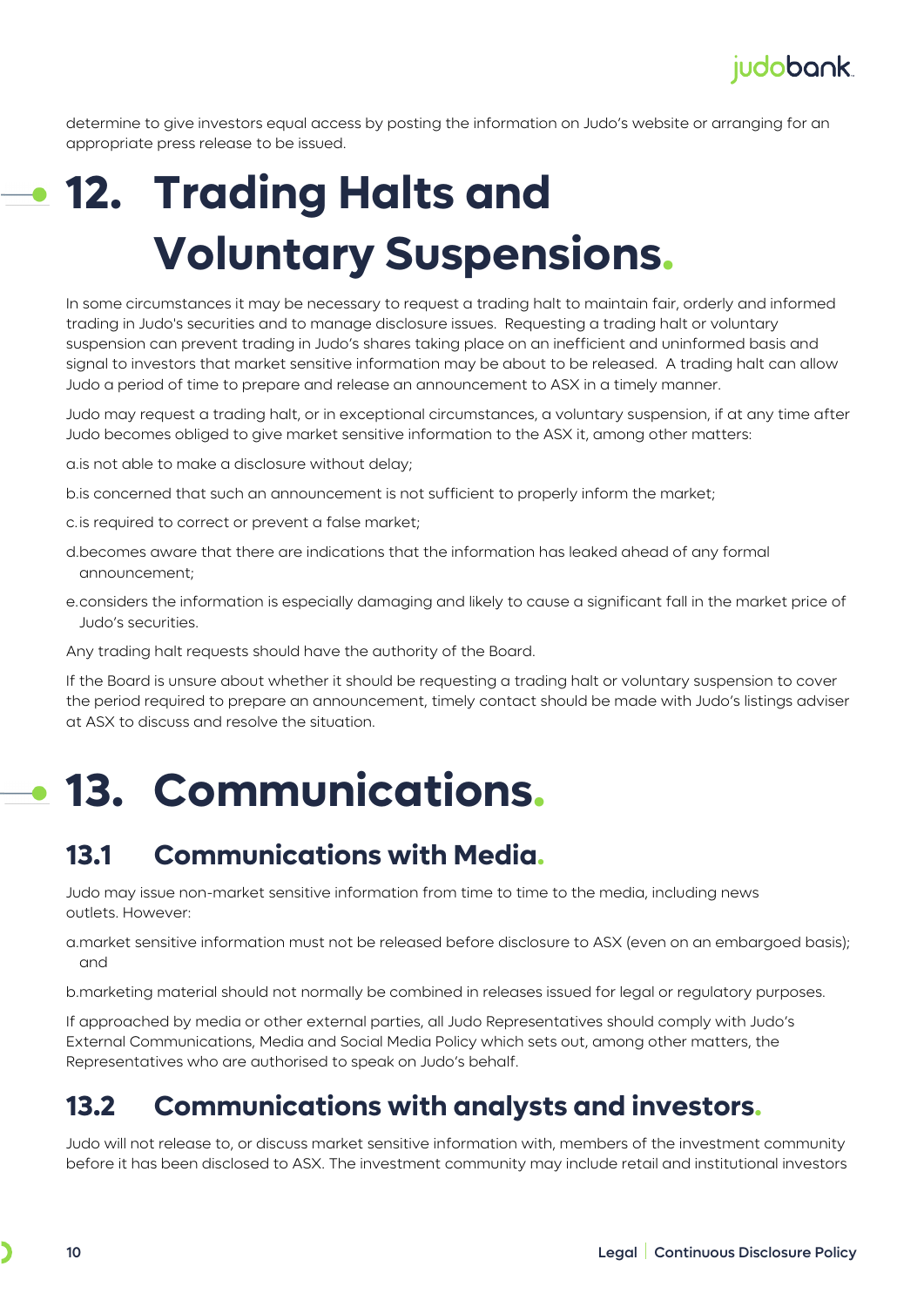in equity and non-equity securities, analysts, investment banks, research boutiques, governance advisers, shareholder associations and similar bodies.

Communications targeted at members of the investment community should not normally be combined in a release being made for legal or regulatory purposes.

Judo does not endorse analyst reports and if it chooses to comment or provide feedback on an analyst report, it will restrict its feedback to factual matters and information which has been previously disclosed to ASX and the market generally.

All communications with the investment community should only be made in consultation with the GM Corporate Development or the Head of Investor Relations and all inquiries from members of the investment community relating to Judo must be referred to the GM Corporate Development or the Head of Investor Relations.

#### <span id="page-10-0"></span>**13.3 Electronic Communications.**

Judo's website features a disclosure section to ensure that all market participants have an equal opportunity to receive externally available information issued by it. This information includes:

a.annual reports;

b.results announcements;

c.all of Judo's other announcements made to ASX (whether under Judo's continuous disclosure obligations or otherwise);

d.speeches and support material given at briefings and meetings (including shareholders' meetings);

e.Judo's profile and contact details; and

f. all written information provided to investors, analysts, brokers or the media.

Information lodged with ASX under Judo's general and continuous disclosure obligations will not be posted on Judo's website until Judo has received formal confirmation from ASX that the information has been released.

# <span id="page-10-1"></span>**14. Breach of Policy.**

Judo takes its continuous disclosure obligations seriously. Failure to comply with this Policy may lead to disciplinary action up to, and including, dismissal.

If any Judo Representative becomes aware of market rumours concerning Judo or an inadvertent or premature disclosure of market sensitive information, they should immediately contact the General Counsel and Company Secretary.

# <span id="page-10-2"></span>**15. Policy Approval and Compliance.**

This policy has been approved by the Board. Any amendments to this policy can only be made in accordance with Judo's Policy Governance Framework.

The Board will monitor compliance with this policy and will regularly, either through Board meetings or through any disclosure committee formed by the Board: